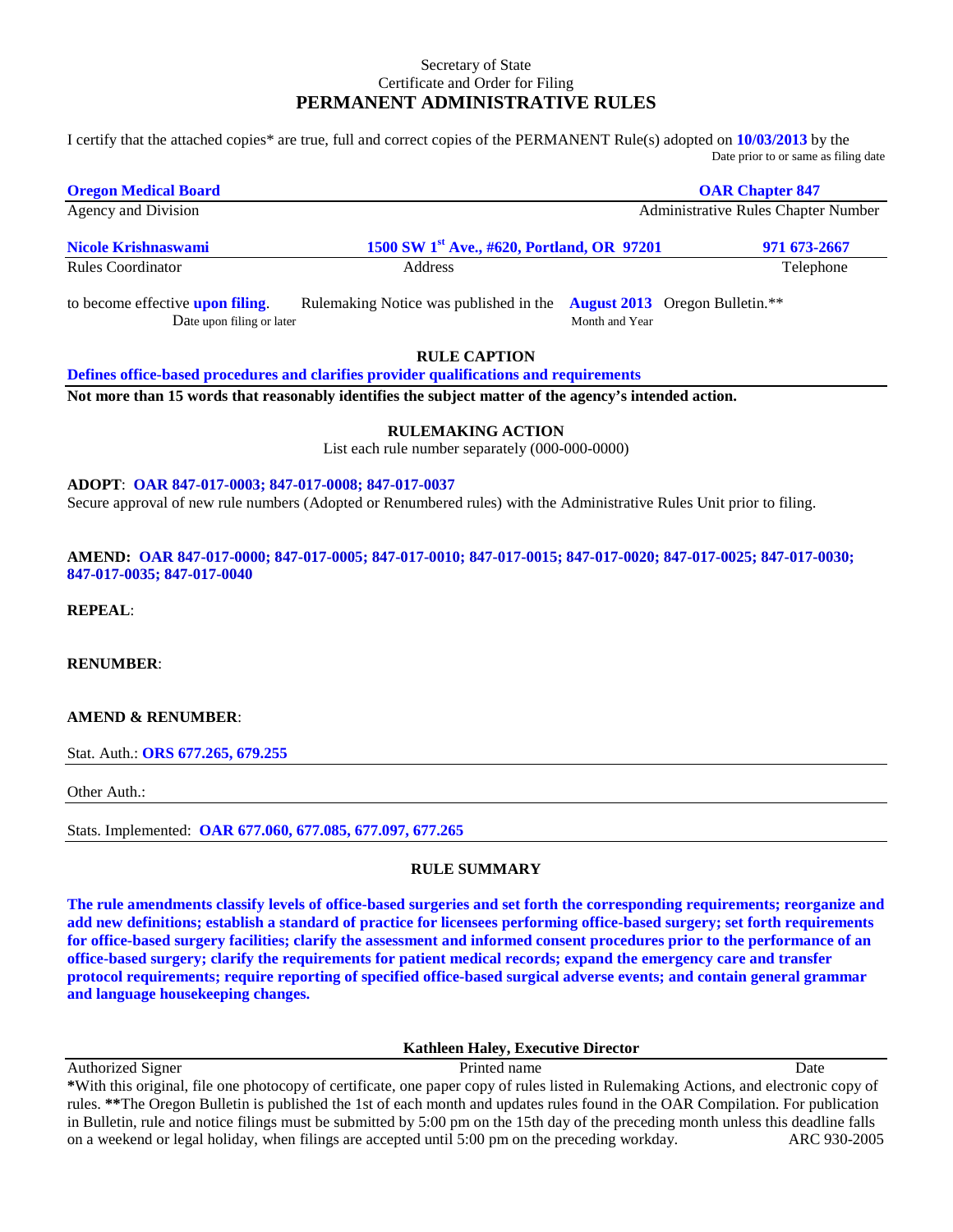### **OREGON ADMINISTRATIVE RULES**

# **CHAPTER 847, DIVISION 017 – OREGON MEDICAL BOARD**

# **PROPOSED RULES CHANGES**

# **FINAL REVIEW – OCTOBER 2013**

**The proposed rule amendments classify levels of office-based surgeries and set forth the corresponding requirements, reorganize and add new definitions, establish a standard of practice for licensees performing office-based surgery, set forth requirements for where a licensee may perform office-based surgery, clarify the assessment and informed consent procedures prior to the performance of an office-based surgery, clarify the requirements for patient medical records, expand the emergency care and transfer protocol requirements, require reporting of specified office-based surgical adverse events, and contain general grammar and language housekeeping changes.** 

### **847-017-0000**

### **Preamble**

Licensees of the Oregon Medical Board providing office-based invasive procedures are

accountable for the welfare and safety of their patients **and responsible for ensuring that the**

**performance of these procedures meets the standard of care**.

Stat. Auth.: ORS 677.265

Stats. Implemented: ORS 677.085, 677.097, 677.265

### **847-017-0003**

**Classification of Office-Based Surgery**

**Office-based surgeries are classified by complexity.**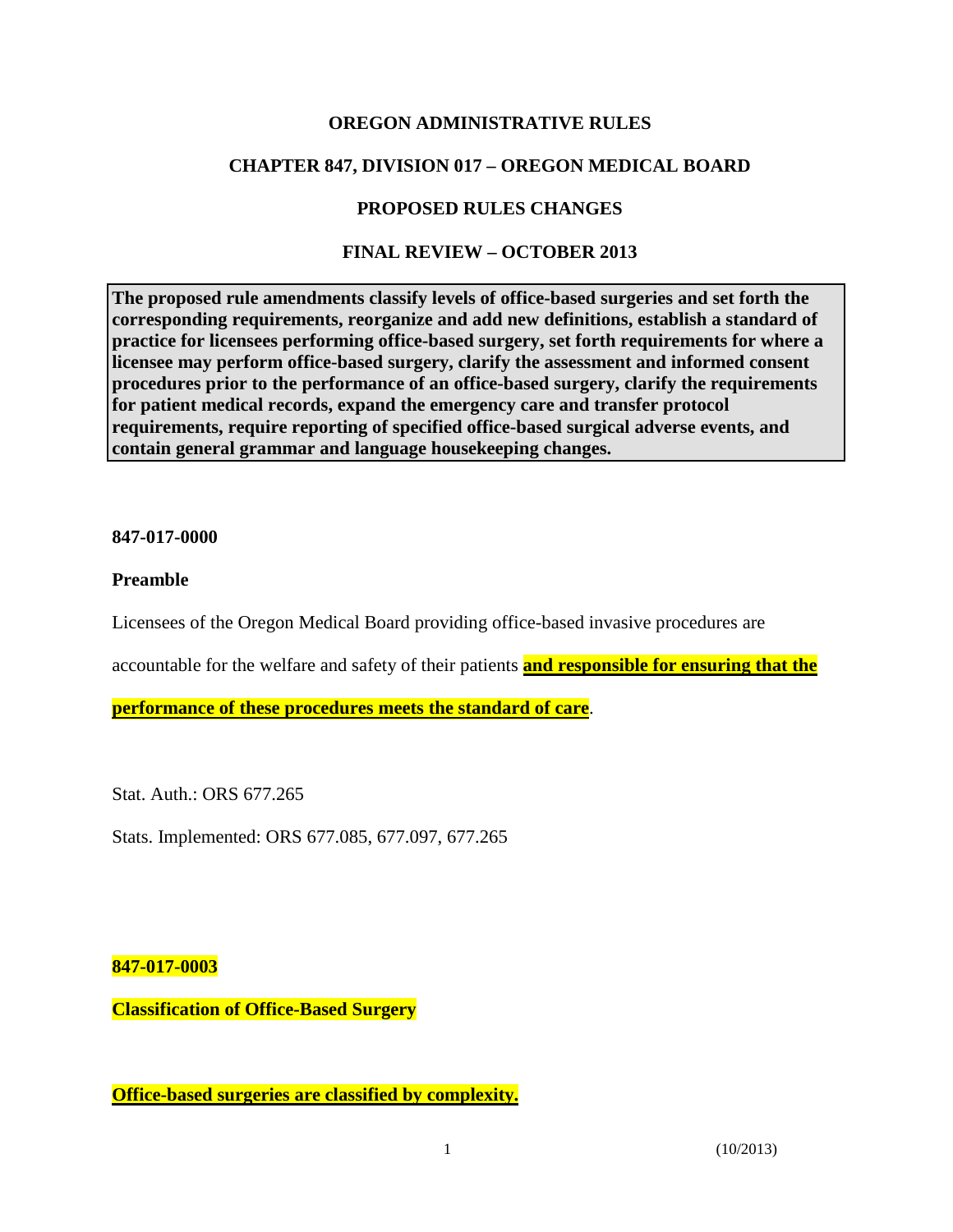**(1) Level I are minor surgical procedures performed without anesthesia or under topical, local, or minor conduction block anesthesia not involving drug-induced alteration of consciousness, other than minimal sedation utilizing preoperative oral anxiolytic medications.**

**(a) The licensee must pursue continuing medical education in the field for which the services are being provided and in the proper drug dosages, management of toxicity, and hypersensitivity to local anesthetic and other drugs.** 

**(b) The licensee must maintain active basic life support (BLS) certification.**

**(2) Level II are minor or major surgical procedures performed under moderate sedation/analgesia, such as oral, parenteral, or intravenous sedation or under analgesic or dissociative drugs.**

**(a) In addition to the requirements in section (1) of this rule, the licensee must:**

**(A) Maintain board certification or board eligibility in a specialty recognized by the American Board of Medical Specialties (ABMS), the American Osteopathic Association's Bureau of Osteopathic Specialists (AOA-BOS), the American Board of Podiatric Medicine (ABPM), the American Board of Podiatric Surgery (ABPS) or the National Commission on Certification of Physician Assistants (NCCPA), or**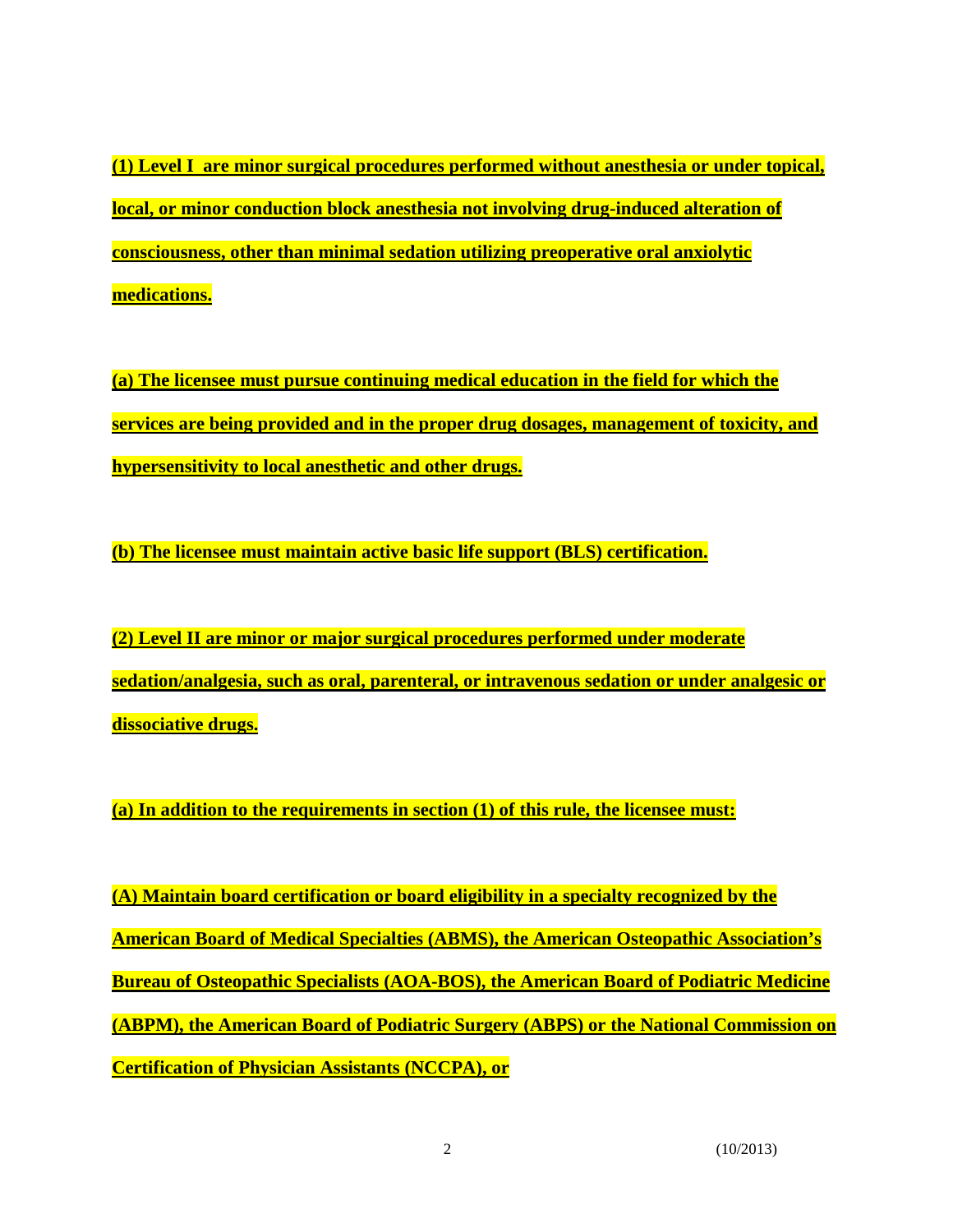**(B) Obtain fifty hours each year of accredited continuing medical education (CME) relevant to the Level II surgical procedures to be performed in the office-based facility. This requirement may not be satisfied with cultural competency CME or other CME that is only generally relevant to the licensee's practice.**

**(b) The licensee must be certified in advanced resuscitative techniques and must be on site at all times when patients are under the effects of anesthetic.**

**(c) The patient must be appropriately monitored as defined in 847-017-0005.**

**(3) Level III are major surgical procedures that require deep sedation/analgesia, general anesthesia, or regional blocks, and require support of vital bodily functions.**

**(a) In addition to the requirements in section (1) of this rule, the licensee must:** 

**(A) Have staff privileges to perform the same procedure in a hospital or ambulatory surgical center, or**

**(B) Maintain board certification or board eligibility in an appropriate specialty recognized by the ABMS, the AOA-BOS, the ABPM, the ABPS or the NCCPA.**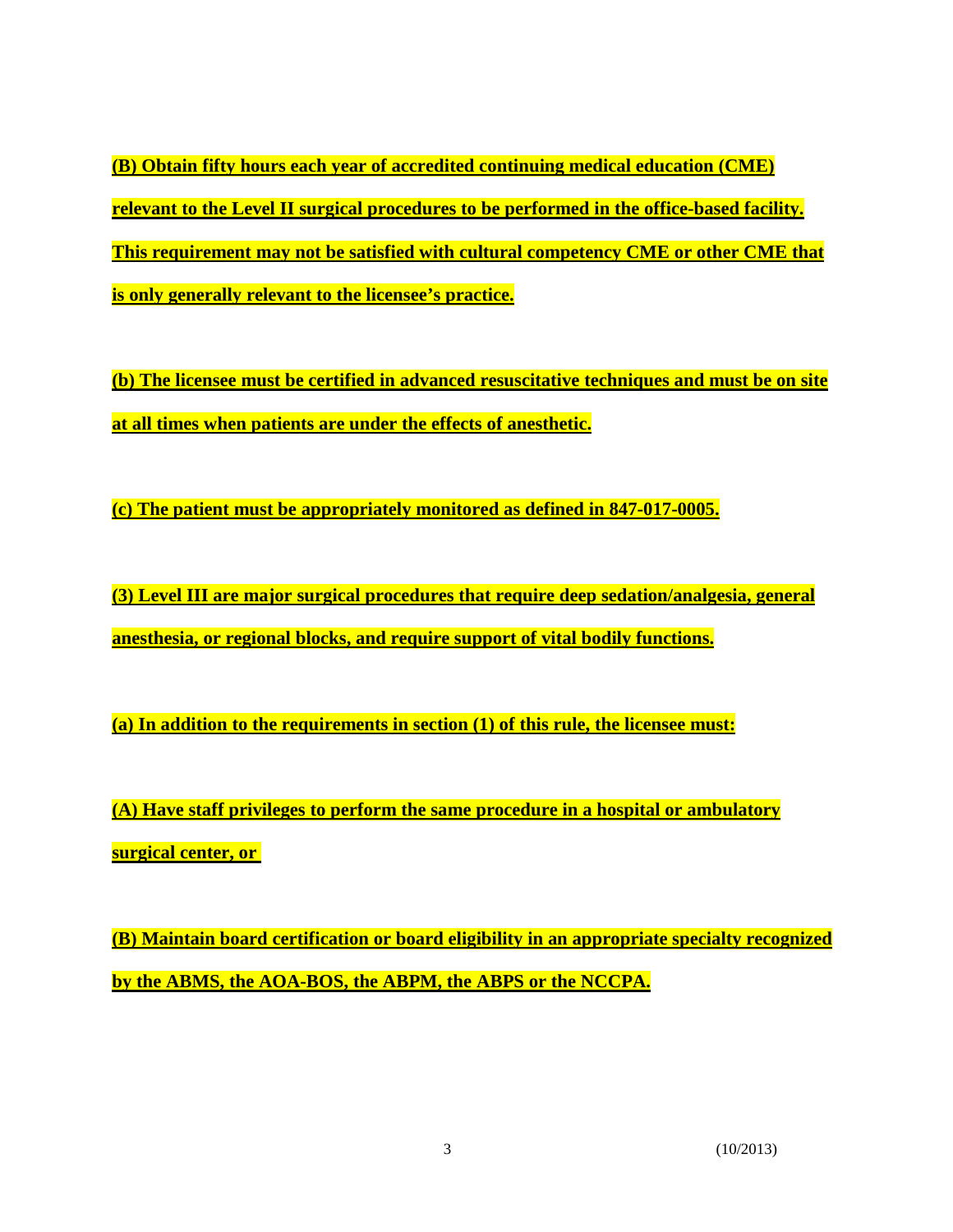**(b) The licensee must be certified in advanced resuscitative techniques and must be on site at all times when patients are under the effects of anesthetic.**

**(c) The patient must be appropriately monitored as defined in 847-017-0005.**

**(d) The licensee performing the procedure may not administer anesthesia other than additional local anesthesia and may not be primarily responsible for monitoring anesthesia during the procedure.**

**(4) Procedures or treatments involving the injection of a medication or substance for cosmetic purposes are the practice of medicine and must be performed as an office-based surgical procedure.**

**(5) Lipoplasty involving the removal of 500 cc or less volume of supernatant fat may be performed as a Level I surgical procedure. Office-based lipoplasty involving more than 500 cc volume of supernatant fat must be performed as a Level II or Level III surgical procedure.**

**(a) The performance of lipoplasty in an office-based setting may not result in the removal of more than 5% of total body weight or more than 4500 cc volume of supernatant fat removed, whichever is less.**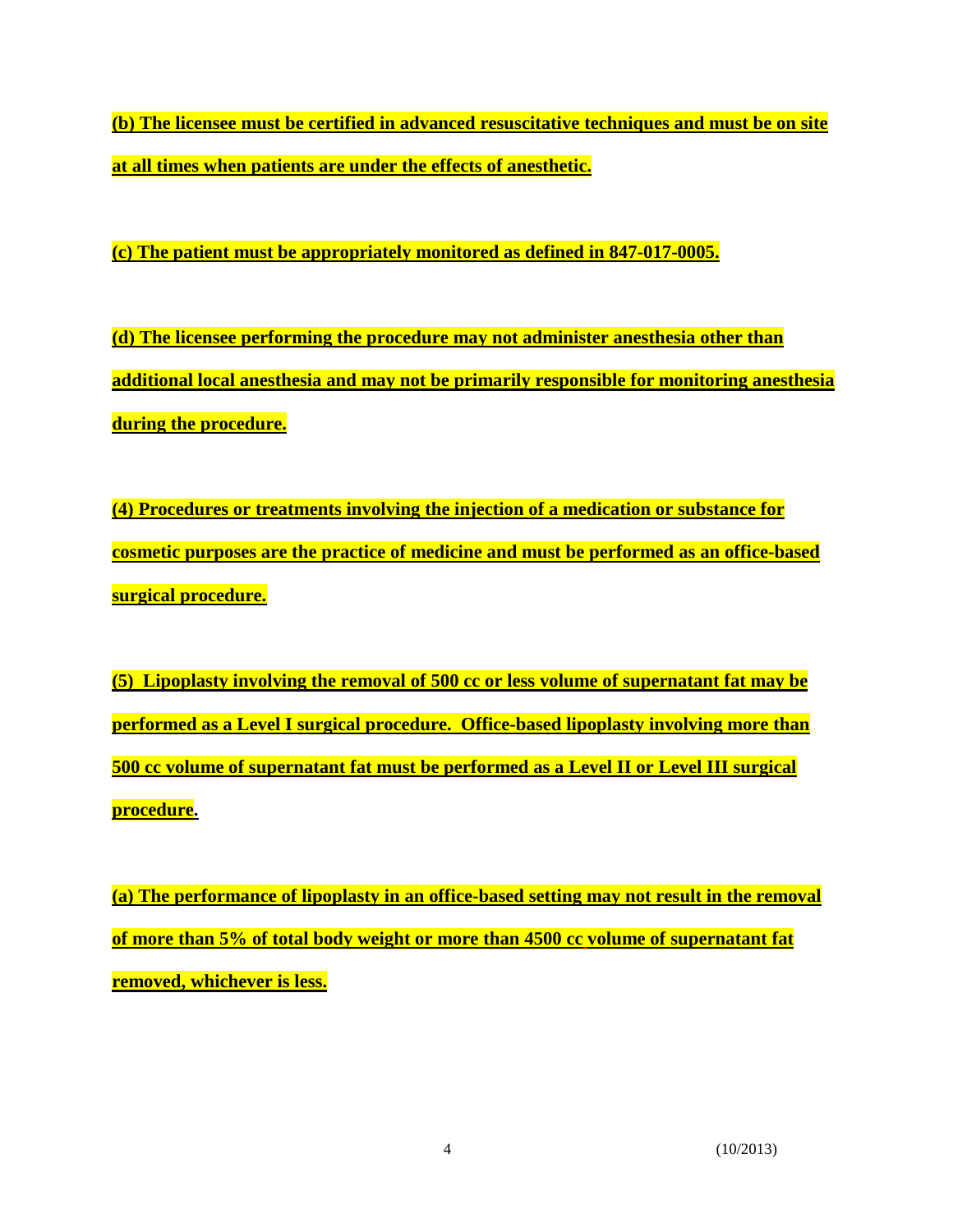**(b) The licensee may not use more than 55 mg/kg of Lidocaine or 70 mcg/kg of epinephrine for tumescent anesthesia. The concentration of epinephrine in tumescent solutions may not exceed 1.5 mg/L.**

**(6) The following may not be performed in an office-based surgical facility:**

**(a) Procedures that may result in blood loss of more than 4% of the estimated blood volume in a patient with a normal hemoglobin;** 

**(b) Procedures requiring intracranial, intrathoracic, or abdominal cavity entry; and**

**(c) Joint replacement procedures.**

**Stat. Auth.: ORS 677.265**

**Stats. Implemented: ORS 677.265**

**847-017-0005**

**Definitions**

For the purpose of these rules, the following terms are defined: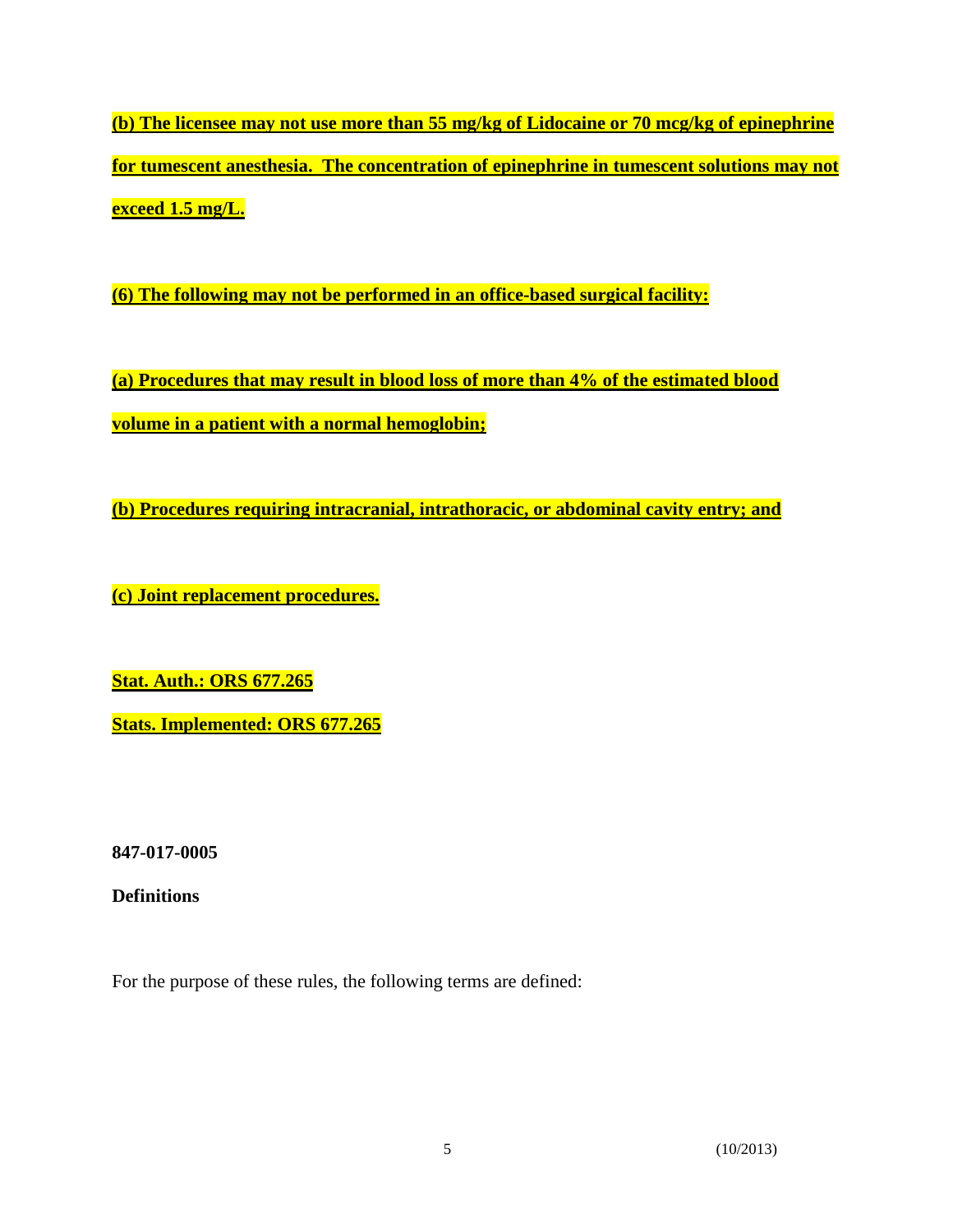(1) **"Ambulatory surgical center" has the meaning given in ORS 442.015. Nothing in OAR Chapter 847, Division 17 is meant to exempt a physician's office from the licensure requirements in ORS 441.015 if the office meets the definition of an ambulatory surgical center in ORS 442.015. A physician's office that meets the definition of an ambulatory surgical center must comply with OAR Chapter 333, Division 76.** ["Advanced Cardiac Life Support (ACLS) trained" means that a practitioner has successfully completed and maintains certification with advanced resuscitative techniques appropriate to the practitioner's field of practice. For example, for those practitioners treating adult patients, training in advanced cardiac life support (ACLS) is appropriate; for those treating children, training in pediatric advanced life support (PALS) or advanced pediatric life support (APLS) is appropriate.]

[(2) "Anesthesia, continuum of sedation:" Level of Sedation -- Responsiveness Airway --Spontaneous Ventilation -- Cardiovascular Function:

(A) Conscious (Moderate) Sedation/ Analgesia -- Purposeful response to verbal or tactile stimulation -- No intervention required -- Adequate -- Usually maintained;

(B) Deep Sedation/Analgesia -- Purposeful response following repeated or painful stimulation 1 - -Intervention may be required -- May be inadequate -- Usually maintained;

(C) General Anesthesia -- Unarousable, even with painful stimulus -- Intervention often required -- Frequently inadequate -- May be impaired. Reflex withdrawal from a painful stimulus is not considered a purposeful response.]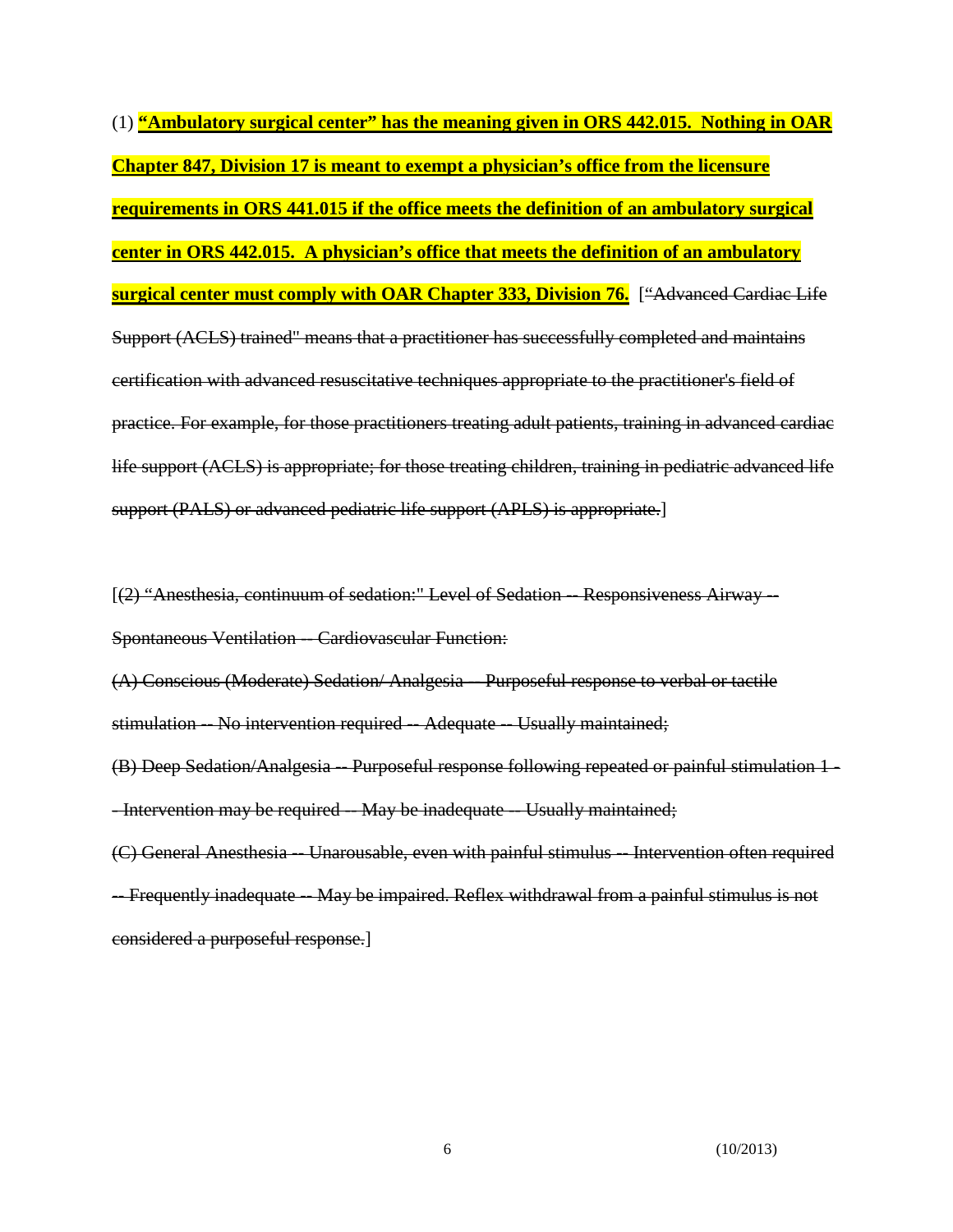[(3) "Anesthetic agent" means any drug or combination of drugs administered with the purpose of creating conscious (moderate) sedation, deep sedation, regional anesthesia, or general anesthesia.]

[(4) "Adverse incident" means an untoward event occurring at any time within seven (7) days of any surgery, special procedure, or the administration of anesthesia agent(s) in an office setting.]

[(5) "Basic Life Support (BLS)" trained means that a practitioner has successfully completed and maintains certification in cardiopulmonary resuscitation. BLS training includes teaching the use of an automated external defibrillator (AED).]

**(2)** [(6)] "Board" means the Oregon Medical Board.

**(3) "Certified in advanced resuscitative techniques" means that the individual is currently certified either with Advanced Cardiac Life Support (ACLS) for adults or Pediatric Advanced Life Support (PALS) or Advanced Pediatric Life Support (APLS) for children.**

**(4) "Deep sedation/analgesia" means the administration of a drug or drugs that produces depression of consciousness during which patients cannot be easily aroused and only respond purposefully following repeated or painful stimulation. The ability to independently maintain ventilatory function may be impaired. Patients may require assistance in maintaining a patent airway, and spontaneous ventilation may be inadequate.**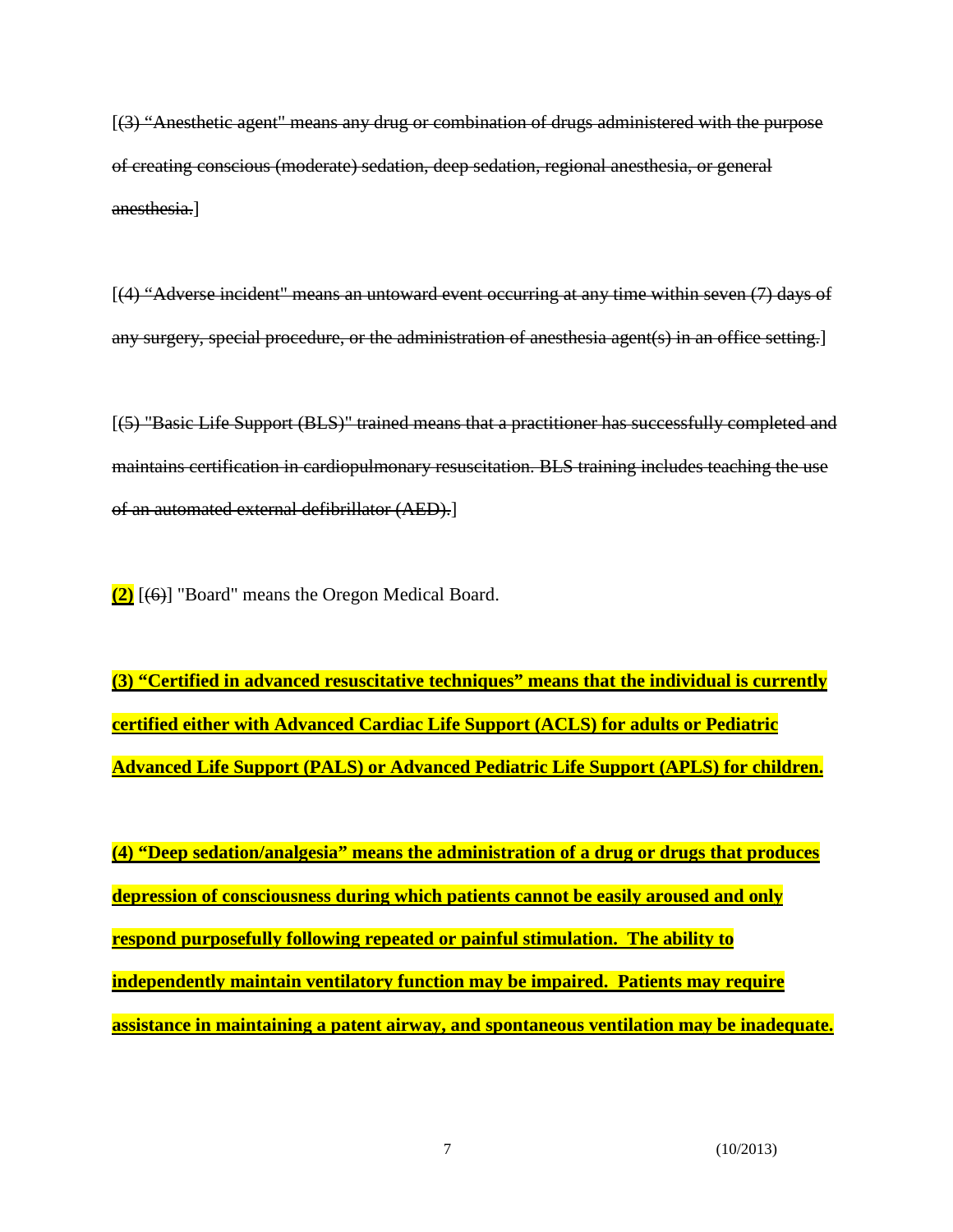**(5) "Facility" has the same definition as "office."**

**(6) "General anesthesia" means a drug-induced loss of consciousness during which patients are not able to be aroused, even by painful stimulation. The ability to independently maintain ventilatory function is often impaired. Patients often require assistance in maintaining a patent airway, and positive pressure ventilation may be required because of depressed spontaneous ventilation or drug-induced depression of neuromuscular function.** 

**(7) "Health care personnel" means any person, licensed or unlicensed, who is directly related to the provision of health care services including, but not limited to, a physician assistant, nurse practitioner, certified registered nurse anesthetist, registered nurse, licensed practical nurse or medical assistant.**

**(8) "Hospital" has the meaning given in ORS 442.015.**

**(9) "Licensee" means an individual holding a valid license issued by the Board.**

**(10) "Lipoplasty" means any instrumentation under the skin through incisions for the reduction of subcutaneous volume. This includes, but is not limited to, liposuction, laser lipolysis, suction assisted lipectomy and liposculpture.** 

**(11)** [(7)] "Local anesthesia" means the administration of **a drug or drugs** [an agent] that produces a transient and reversible loss of sensation in a circumscribed portion of the body.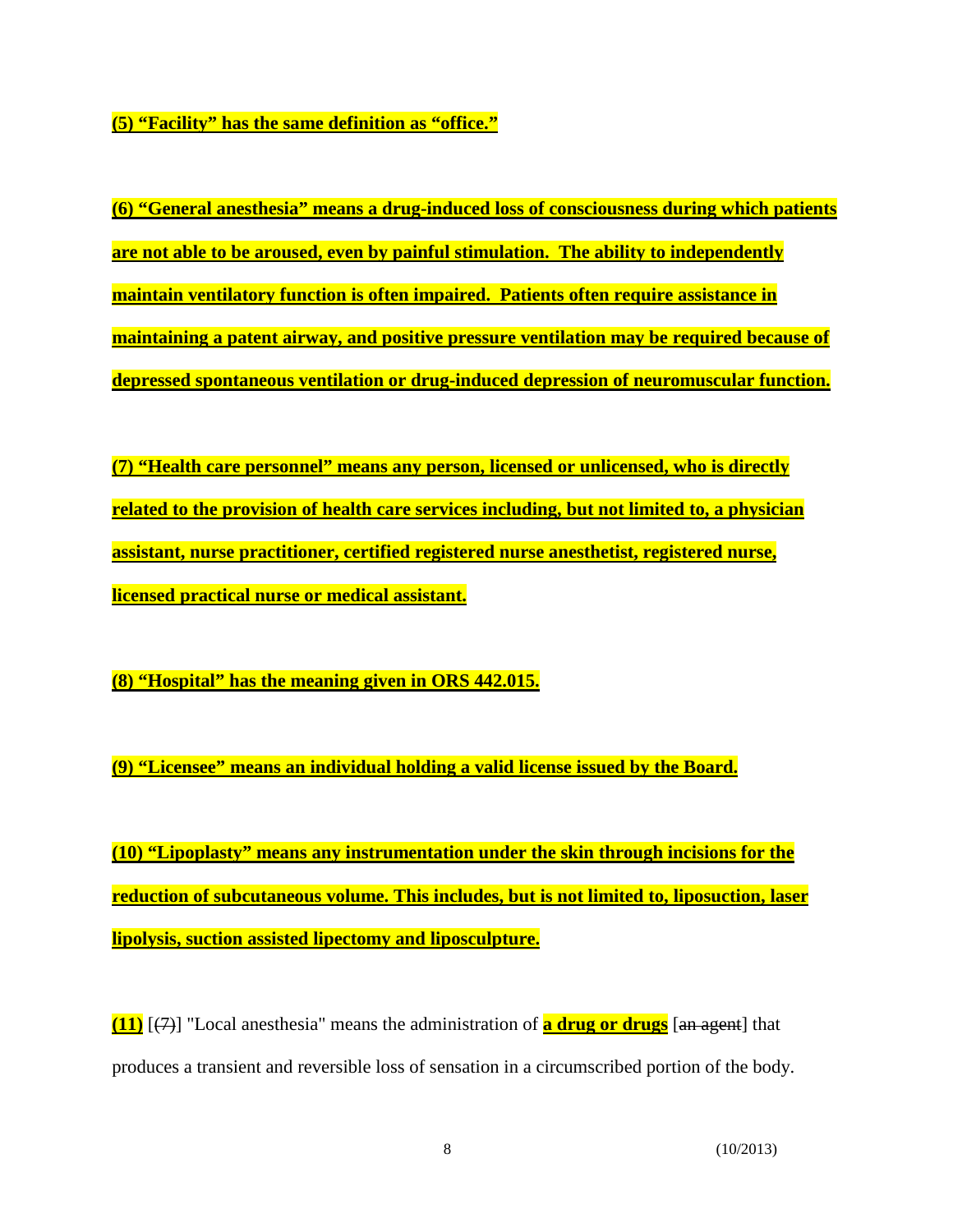[(8) "Major conduction block anesthesia" means the injection of a local anesthetic agent in close proximity to a specific nerve or nerves to stop or prevent a painful sensation in a region of the body. Major conduction anesthesia includes, but it not limited to, all blocks and approaches to the brachial or lumbar plexus, sub-arachnoid blocks, epidural and caudal blocks and regional intravenous blocks.

**(12) "Minimal sedation" (anxiolysis) means the administration of a drug or drugs that produces a state of consciousness that allows the patient to tolerate unpleasant medical procedures while responding normally to verbal commands. Cardiovascular or respiratory function is unaffected and defensive airway reflexes remain intact.**

**(13) "Minor conduction block" means the injection of local anesthesia to stop or prevent a painful sensation in a circumscribed area of the body (that is, infiltration or local nerve block), or the block of a nerve by direct pressure and refrigeration. Minor conduction blocks include but are not limited to, intercostal, retrobulbar, paravertebral, peribulbar, pudendal, and sciatic nerve and ankle blocks.**

[(9) "Minor procedures" means surgery that can safely and comfortably be performed under topical or local anesthesia without more than minimal oral or intramuscular preoperative sedation. Minor procedures include, but are not limited to, surgery of the skin, subcutaneous tissue and other adjacent tissue, the incision and drainage of superficial abscesses, limited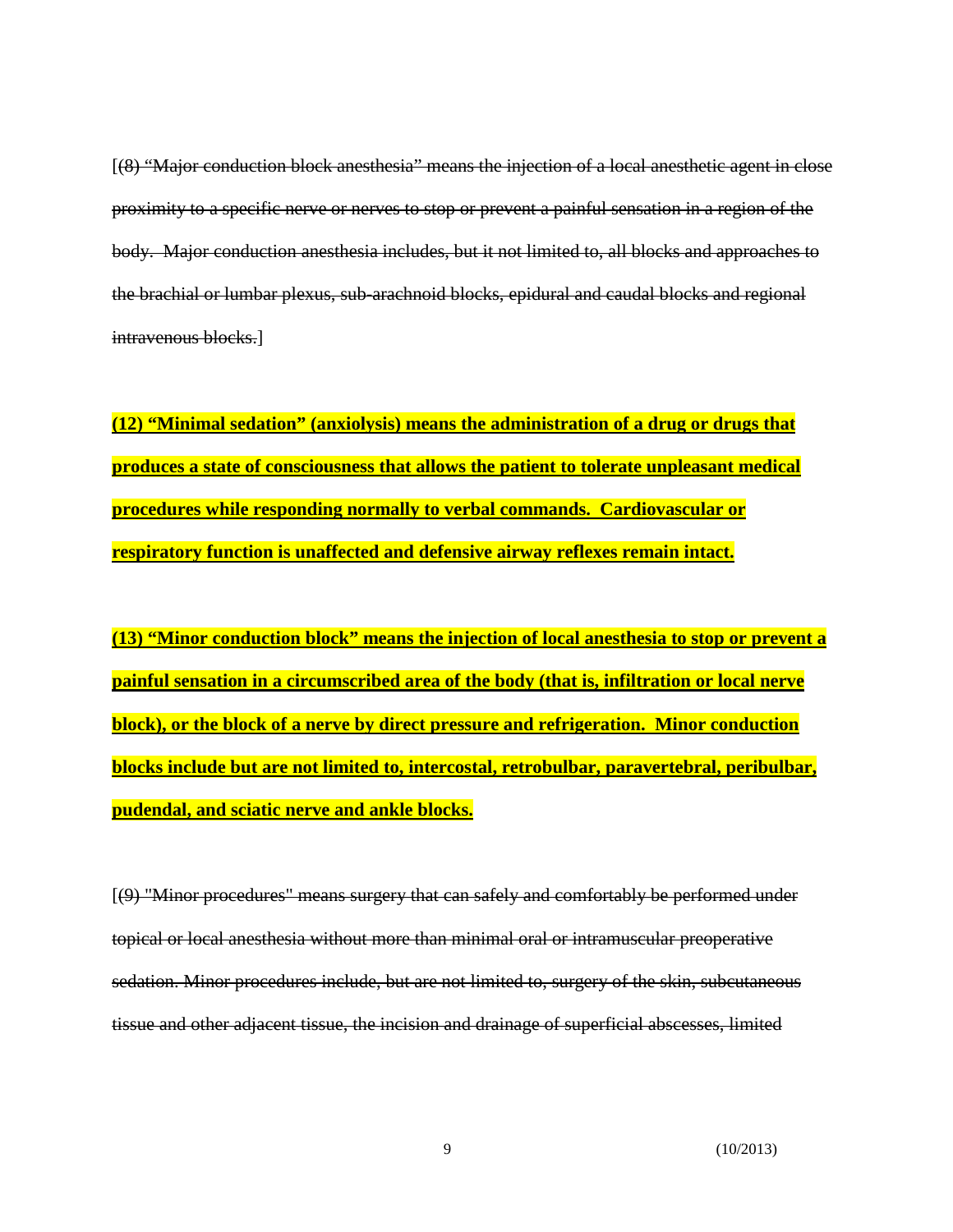endoscopies such as proctoscopies, arthrocentesis and closed reduction of simple fractures or small joint dislocations.]

**(14) "Moderate sedation/analgesia" means the administration of a drug or drugs that produces depression of consciousness during which patients respond purposefully to verbal commands, either alone or accompanied by a light tactile stimulation. Reflex withdrawal from painful stimulation is NOT considered a purposeful response. No interventions are required to maintain a patent airway, and spontaneous ventilation is adequate.** 

**(15)** [(10)] "Monitor[ing]" means [continuous or] regular visual observation **and continuous physiologic measurement** of the patient  $\lceil \frac{1}{2} \rceil$  as deemed appropriate by the level of sedation or recovery [) and the use of] **using appropriate** instruments to measure, display, and record physiologic values, such as heart rate, blood pressure, respiration, [and] oxygen saturation**, and end tidal capnography**.

**(16)** [(11)] "Office" means a location**, other than a hospital or ambulatory surgical center,** at which medical or surgical services are rendered [and which is not subject to a jurisdiction and licensing requirements of the Oregon Department of Human Services].

**(17)** [(12)] "Office-based surgery" means the performance of any surgical or other invasive procedure requiring anesthesia, analgesia, or sedation, including cryosurgery**,** [and] laser surgery **and the use of lasers that penetrate the skin**, which results in patient stay of less than 24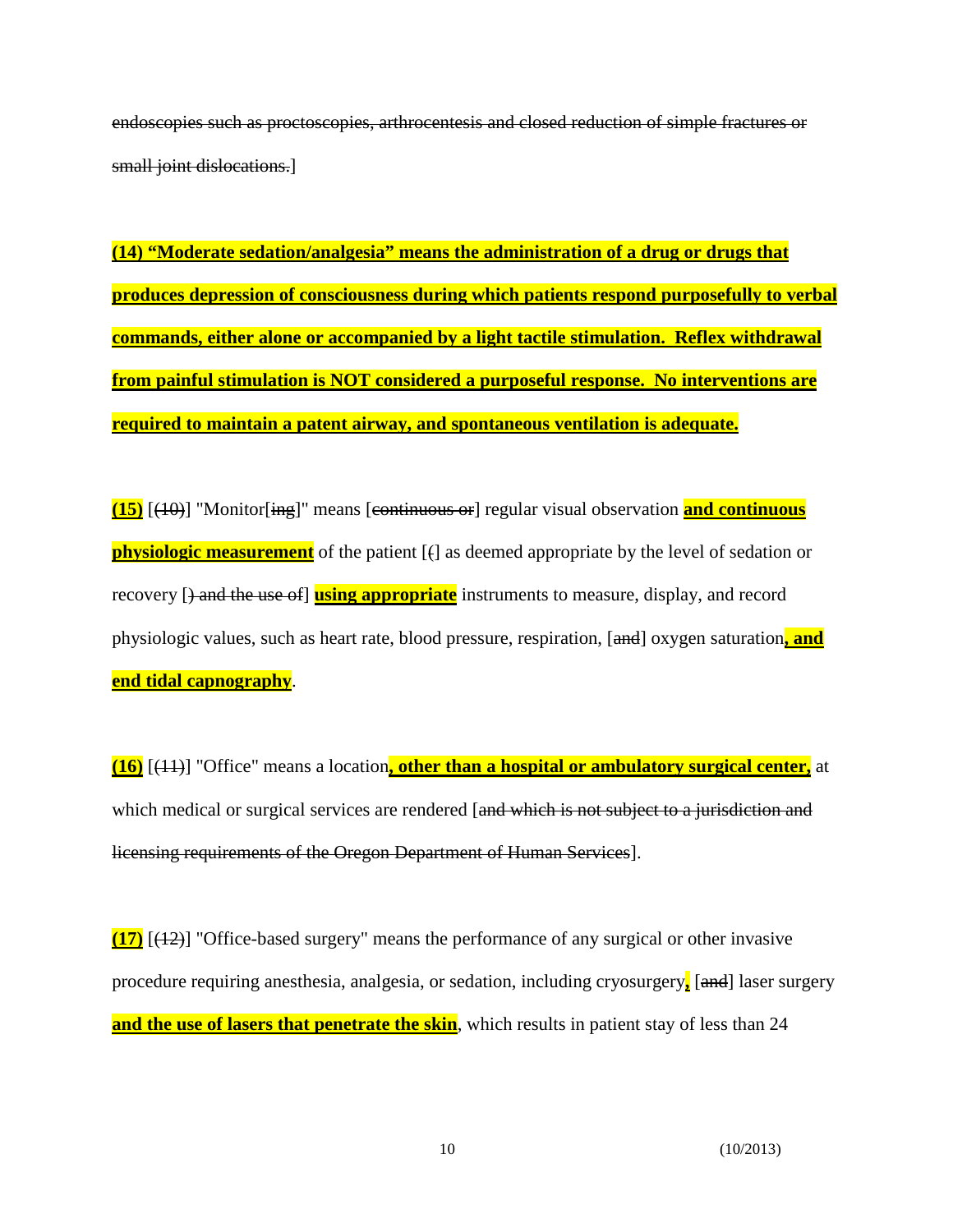consecutive hours [,] and is performed by a **licensee** [practitioner] in a location other than a hospital [, diagnostic treatment center, free-standing] **or** ambulatory **surgical** [surgery] center.

[(13) "Governing body of the facility" means the licensee or group of licensees who establish the office-based surgery facility.]

**(18) "PARQ conference" means a Procedures, Alternatives, Risks and Questions conference, in which the licensee performing the procedure explains in general terms the procedure or treatment to be undertaken, any alternative procedures or methods of treatment, and any risks to the procedure or treatment and allows questions from the patient.**

Stat. Auth.: ORS 677.265

Stats. Implemented: ORS 677.085, 677.097, 677.265

# **847-017-0008**

**Standard of Practice**

**A licensee performing office-based surgery must have received appropriate training and education in the safe and effective performance of all surgical procedures performed in the office. Such training and education should include:**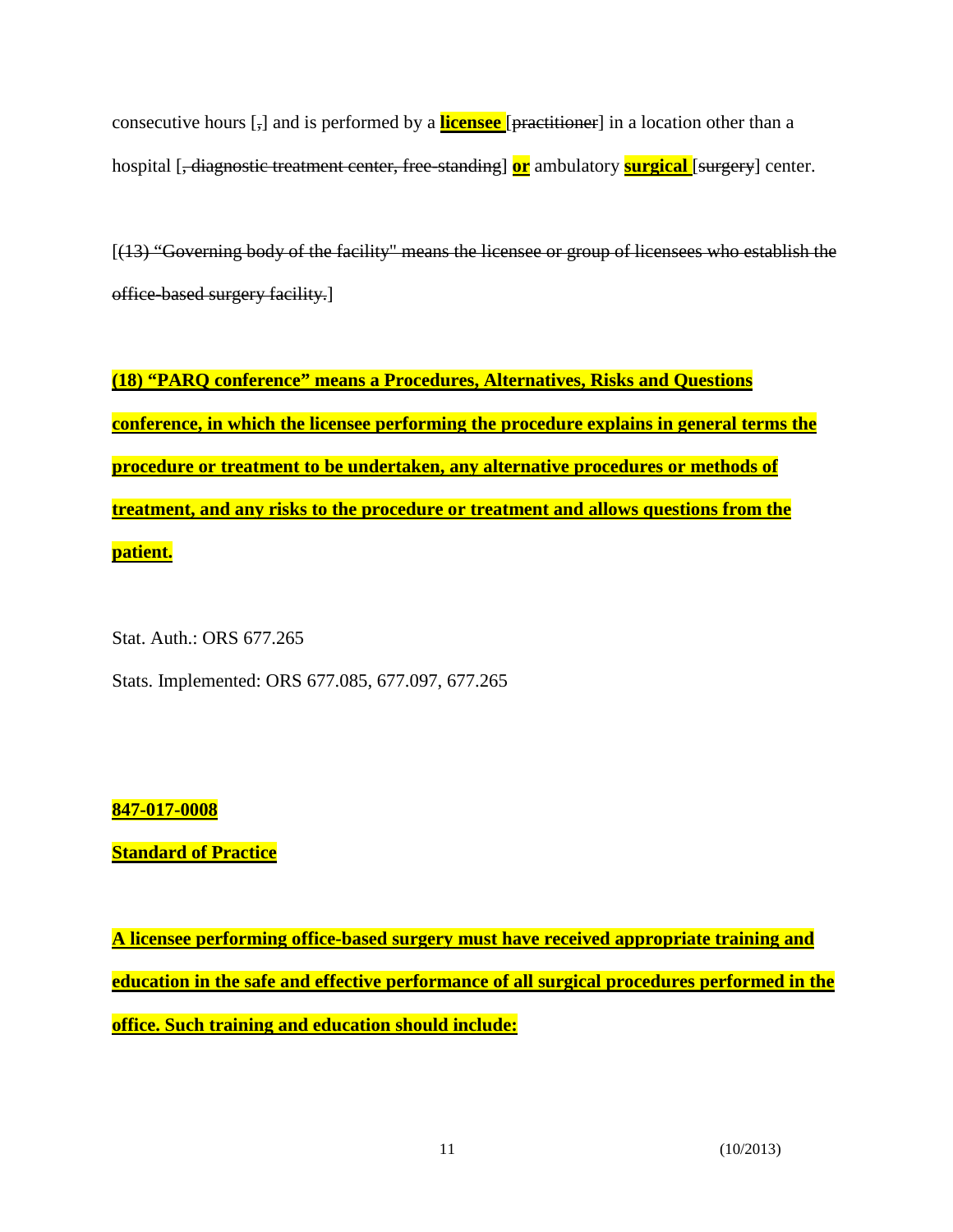**(1) Indications and contraindications for each procedure;** 

**(2) Identification and selection of appropriate patients for each procedure;**

**(3) Identification of realistic and expected outcomes of each procedure;** 

**(4) Selection, maintenance, and utilization of products and equipment;** 

**(5) Appropriate technique for each procedure, including infection control and safety precautions;** 

**(6) Pharmacological intervention specific to each procedure;** 

**(7) Identification of complications and adverse reactions for each procedure;**

**(8) Standards in surgical medical care; and**

**(9) Emergency procedures to be used in the event of:** 

**(a) Complications;** 

**(b) Adverse reactions; or**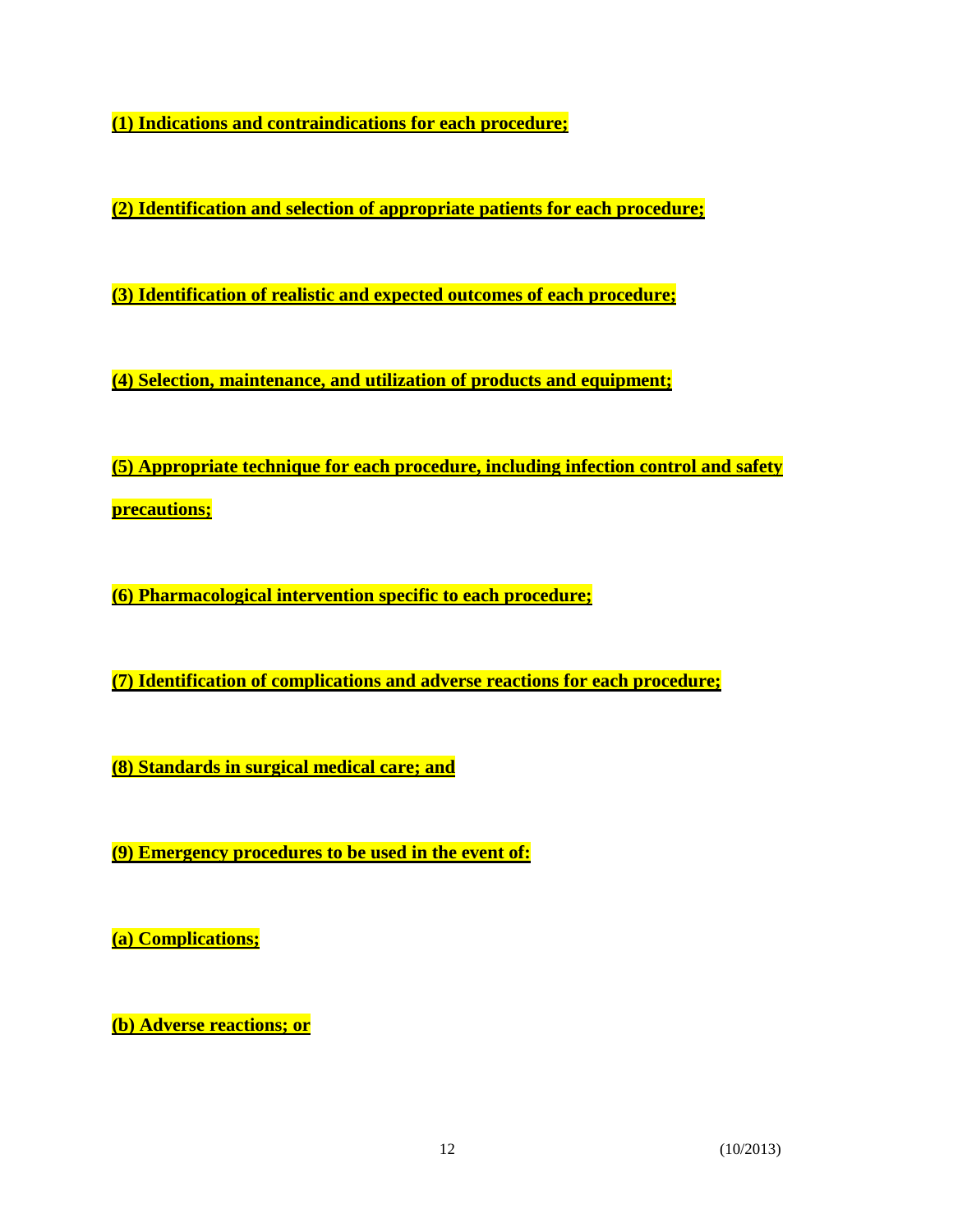**(c) Equipment malfunction.**

**Stat. Auth.: ORS 677.265**

**Stats. Implemented: ORS 677.265**

**847-017-0010**

**[Patient Safety] Licensee Use of Office-Based Surgical Facilities**

**A licensee performing office-based surgery must ensure that the facility meets standards to ensure patient safety.**

(1) **Facilities where office-based surgeries are performed must comply with all federal and state laws and regulations that affect the practice.** [Offices in which only minor procedures are performed do not require accreditation or the presence of ACLS certified providers.]

(2) **Facilities where Level II or Level III office-based surgeries are performed must be accredited by an appropriate, Board-recognized accreditation agency, including the American Association for Accreditation of Ambulatory Surgical Facilities (AAAASF), the Accreditation Association of Ambulatory Health Care (AAAHC), the Joint Commission, or the Institute for Medical Quality (IMQ). Facilities accredited by the Oregon Medical**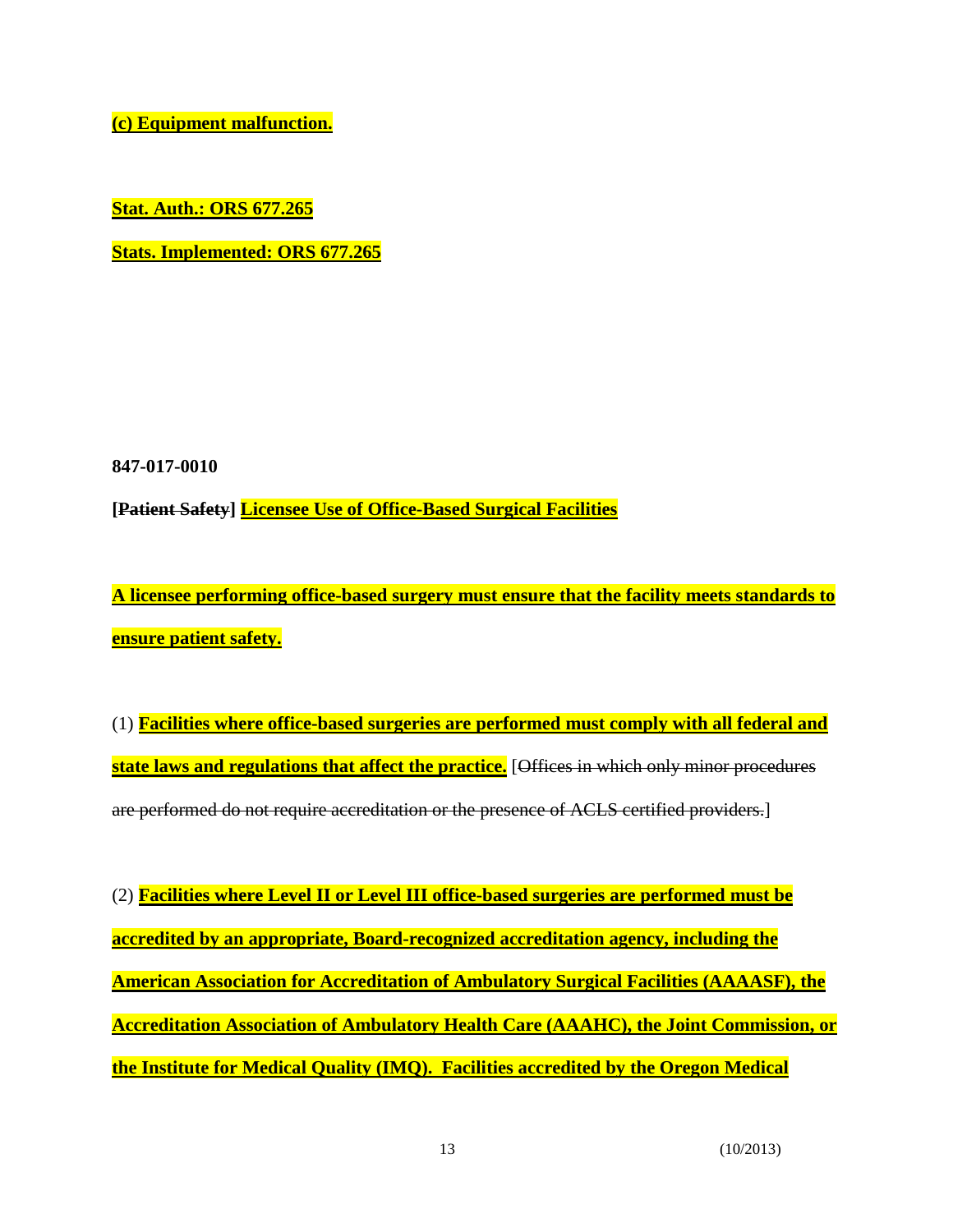**Association (OMA) prior to January 1, 2013, will continue to be recognized as accredited facilities until the accreditation period expires.** [The facility in which the office-based surgeries or procedures are performed must be appropriately equipped and maintained to ensure patient safety through accreditation by an appropriate, Board**-**recognized, national or state organization, i.e., the Joint Commission on Accreditation of Healthcare Organizations (JCAHO), the Accreditation Association for Ambulatory Health Care (AAAHC), the American Association for Accreditation of Ambulatory Surgical Facilities (AAAASF), the American Osteopathic Association (AOA), the Institute for Medical Quality (IMQ), the Oregon Society of Oral Maxillofacial Surgeons (OSOMS), or the Oregon Medical Association (OMA). Effective August 1, 2007, for an office or facility in which office-based surgeries are already being performed, the office or facility must become accredited within two years, or by August 1, 2009. When] Licensees of the Board [start] performing office-based procedures in a new **or existing** [effice or] facility, **must ensure that** [the new office or] facility [must be] **is** accredited within one year of the start date of the office-based procedures being performed **or the date these rules are adopted, whichever is later**. During the period of time the facility is in the accreditation process, the facility will make changes to come into compliance with the Administrative Rules in this Division.

[(3) The licensee must be able to demonstrate qualifications and competency for the procedures performed by becoming or being board certified and maintaining board certification by a member of the American Board of Medical Specialties (ABMS). Alternatively, the governing body of the office facility is responsible for a peer review process for privileging physicians based on nationally recognized credentialing standards.]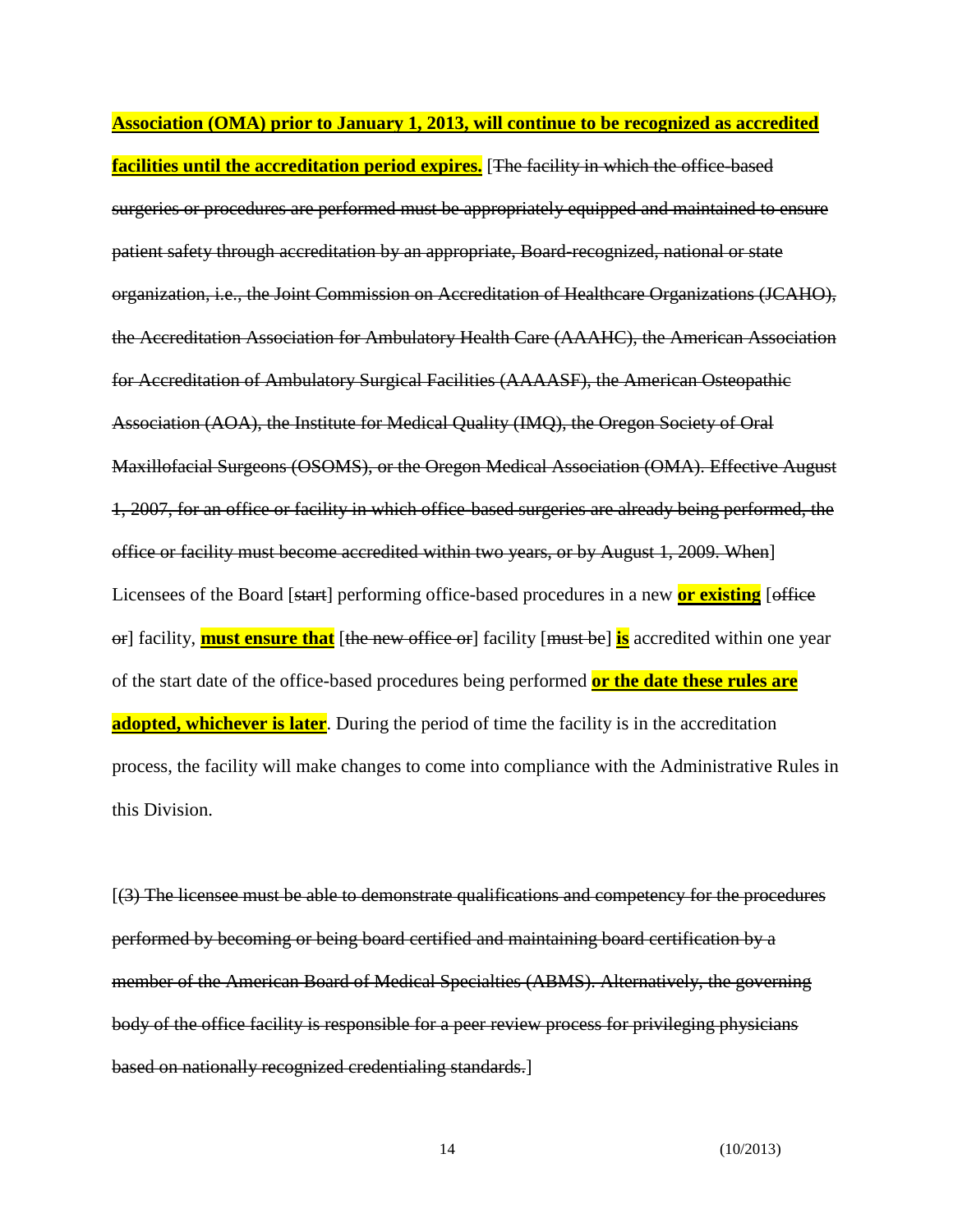[(4) The licensee must insure that a practitioner administering deep sedation or anesthesia and**/**or monitoring the patient shall not play an integral role in performing the procedure.]

[(5) At least one physician who is currently certified in advanced resuscitative techniques appropriate for the patient age group (e.g., ACLS, PALS or APLS) must be present or immediately available with age-size-appropriate resuscitative equipment until the patient has met the criteria for discharge from the facility. In addition**,** other medical personnel with direct patient contact must at a minimum be trained in Basic Life Support (BLS).]

**(3)** [(6) The governing body of the facility] **Facilities where Level II or Level III office-based surgeries are performed must provide** [is responsible for providing] health care **personnel** [providers] who have appropriate education and training for administration **and monitoring** of moderate sedation/analgesia, deep sedation/analgesia**,** [or] general anesthesia **or regional block**.

**(4)** [(7)] A licensee who holds a MD or DO degree as well as a DDS (Doctor of Dental Surgery) or DMD (Doctor of Dental Medicine) degree and is an active member of the Oregon Society of Oral Maxillofacial Surgeons (OSOMS) may perform maxillofacial procedures in a facility approved by the OSOMS and function under the administrative rules of the Oregon Board of Dentistry, OAR chapter 818, division 026. For all procedures that are not oral maxillofacial in nature, licensees with medical and dental licenses must follow rules laid out in OAR chapter 847, Division 017.

Stat. Auth.: ORS 677.265, 679.255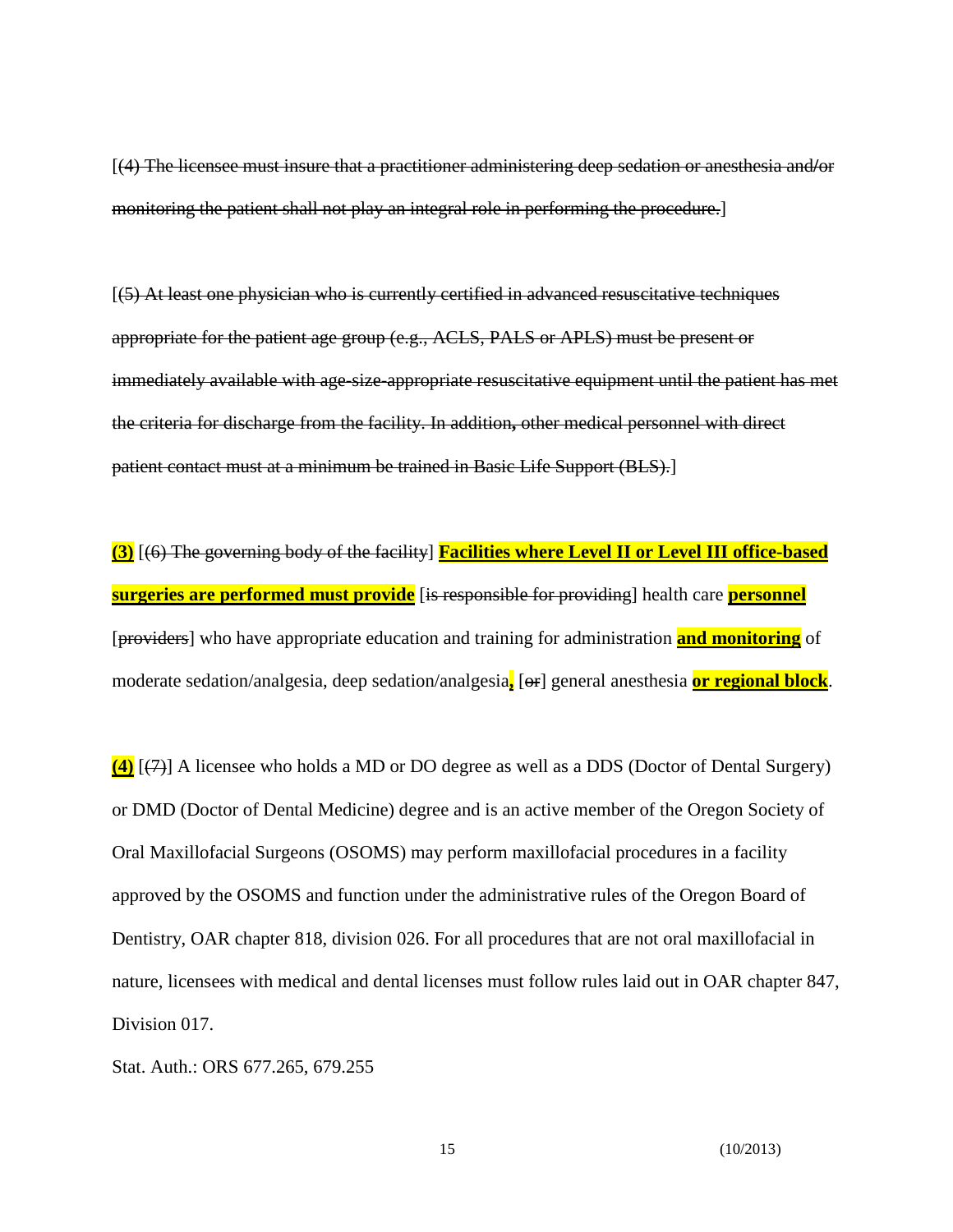Stats. Implemented: ORS 677.060, 677.265, 679.255

### **847-017-0015**

#### **Selection of Procedures and Patients**

(1) The licensee who performs the [surgical procedure] **office-based surgery** [and/] or anesthetic **is responsible for the safety of the patient**.

**(a) The licensee** must evaluate and document the condition of the patient and the potential risks associated with the proposed treatment plan<sub>i</sub> [, and]

**(b) The licensee must** be satisfied that the procedure to be undertaken is within the scope of practice of the health care **personnel** [providers], the capabilities of the facility and the condition of the patient**; and** [.]

**(c) The licensee must examine the patient immediately before the procedure to evaluate the risks of the procedure and the risks of anesthesia if applicable.**

(2) Informed consent for the nature and objectives of the anesthesia planned and **office-based** surgery to be performed must be in writing and obtained from **the** patient[s] before the **officebased surgery** [proceedure] is performed. Informed consent is only to be obtained after a [discussion of the risks, benefits, and alternatives] **PARQ conference** and must be documented in the medical record. **The informed consent must include a disclosure of the licensee's**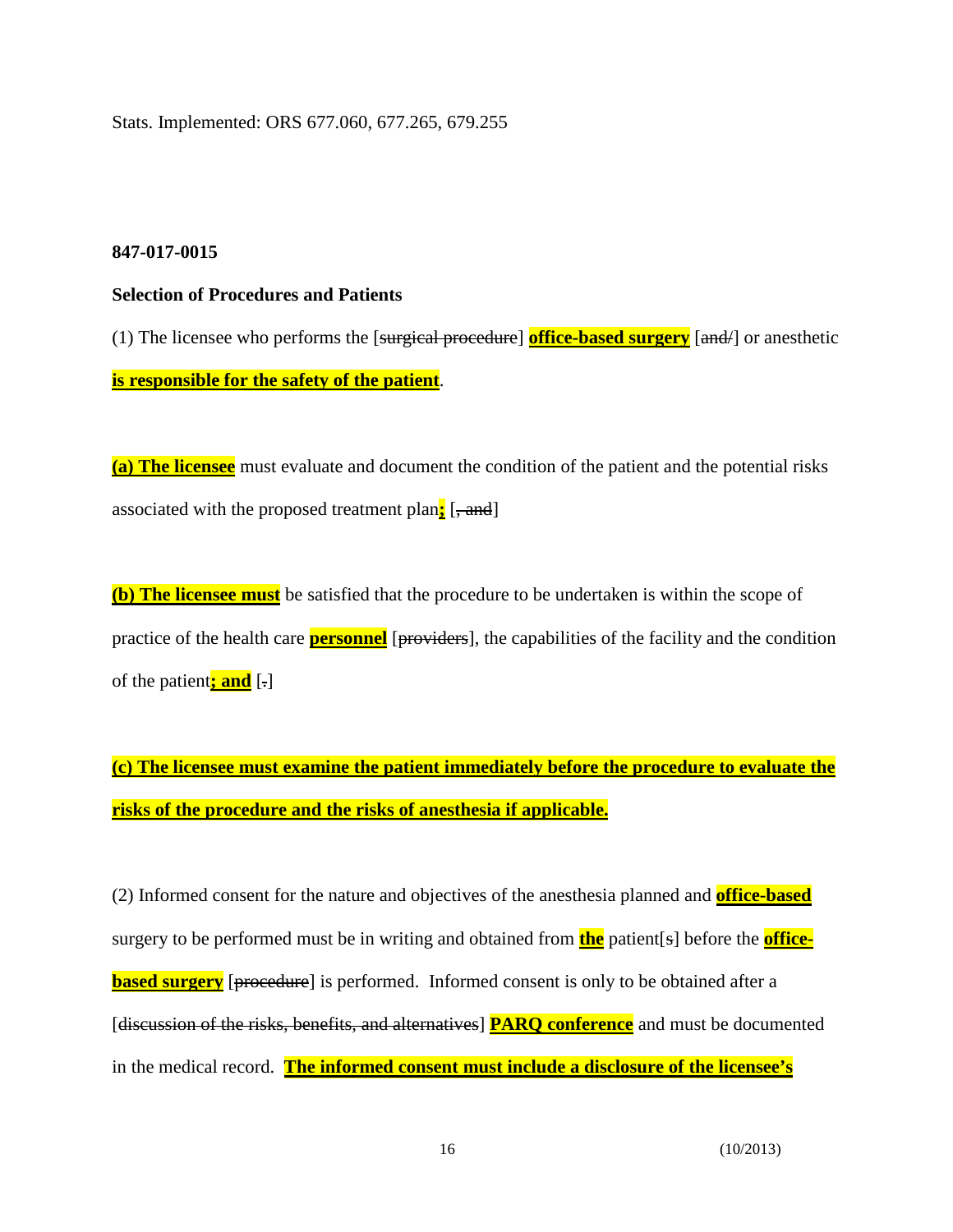**specialty board certification through the ABMS, the AOA-BOS, the ABPM, the ABPS or the NCCPA or lack thereof. The requirement for written informed consent is not necessary for minor Level I procedures limited to the skin and mucosa.**

Stat. Auth.: ORS 677.265

Stats. Implemented: ORS 677.085, 677.097, 677.265

**847-017-0020**

**Patient Medical Records**

(1) A legible, complete, comprehensive and accurate medical record must be maintained for each patient evaluated or treated. The record must include:

(a) Identity of the patient;

(b) History and physical, diagnosis and plan;

(c) Appropriate lab, x-ray or other diagnostic reports;

**(d) Documentation of the PARQ conference;**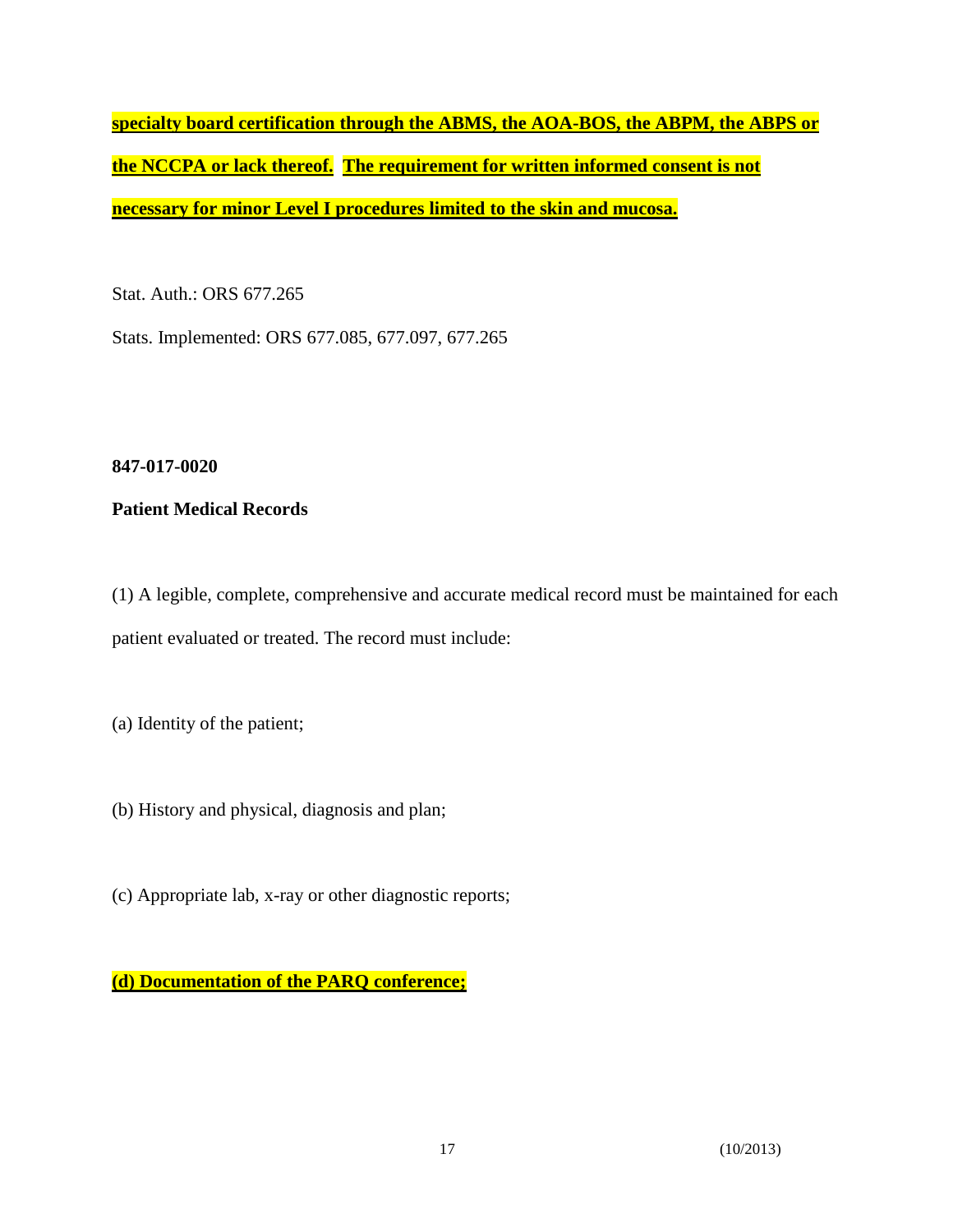**(e) Disclosure of the licensee's specialty board certification through the ABMS, the AOA-BOS, the ABPM, the ABPS or the NCCPA or lack thereof;**

**(f)** [(d)] Appropriate preanesthesia evaluation;

**(g)** [(e)] Narrative description of procedure;

**(h) Intraoperative and postoperative monitoring;**

**(i)** [(f)] Pathology reports;

 $[(g)$  Procedure code; and

**(j)** [(h)] Documentation of the outcome and the follow-up plan**; and** [.]

### **(k) Provision for continuity of post-procedure care.**

(2) If the **office-based surgery is a Level II or Level III surgical procedure** [nature of the surgery is such that analgesia/sedation, major conduction blockage, conscious (moderate) sedation, or general anesthesia are provided], the patient record must include a separate anesthetic record that contains documentation of anesthetic provider, procedure, and technique employed. This must include the type of anesthesia used, drugs (type and dose) and fluids administered during the procedure, patient weight, level of consciousness, estimated blood loss,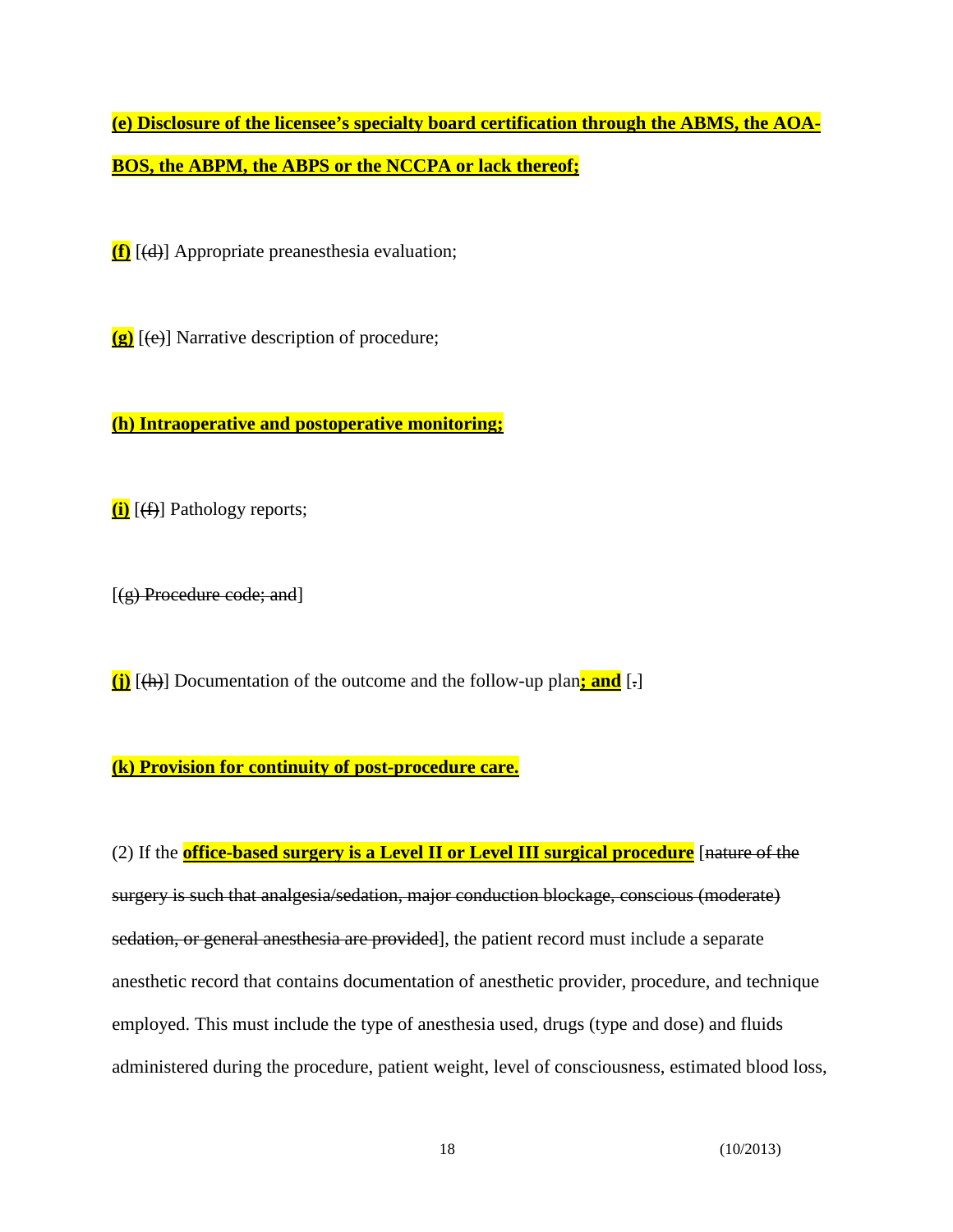duration of procedure, and any complication or unusual events related to the procedure or anesthesia.

[(3) The medical records must contain documentation of the intra**-**operative and post**-**operative monitoring required.]

**(3)** [(4)] The patient record must document if tissues and other specimens have been submitted for histopathologic diagnosis.

[(5) Provision for continuity of post-operative care must be documented in each patient's medical chart.]

**(4)** [(6) Procedures must be established to assure] **The licensee must ensure that the facility has specific and current protocols in place for** patient confidentiality and security of all patient data and information.

Stat. Auth.: ORS 677.265

Stats. Implemented: ORS 677.085, 677.097, 677.265

**847-017-0025**

**Discharge Evaluation**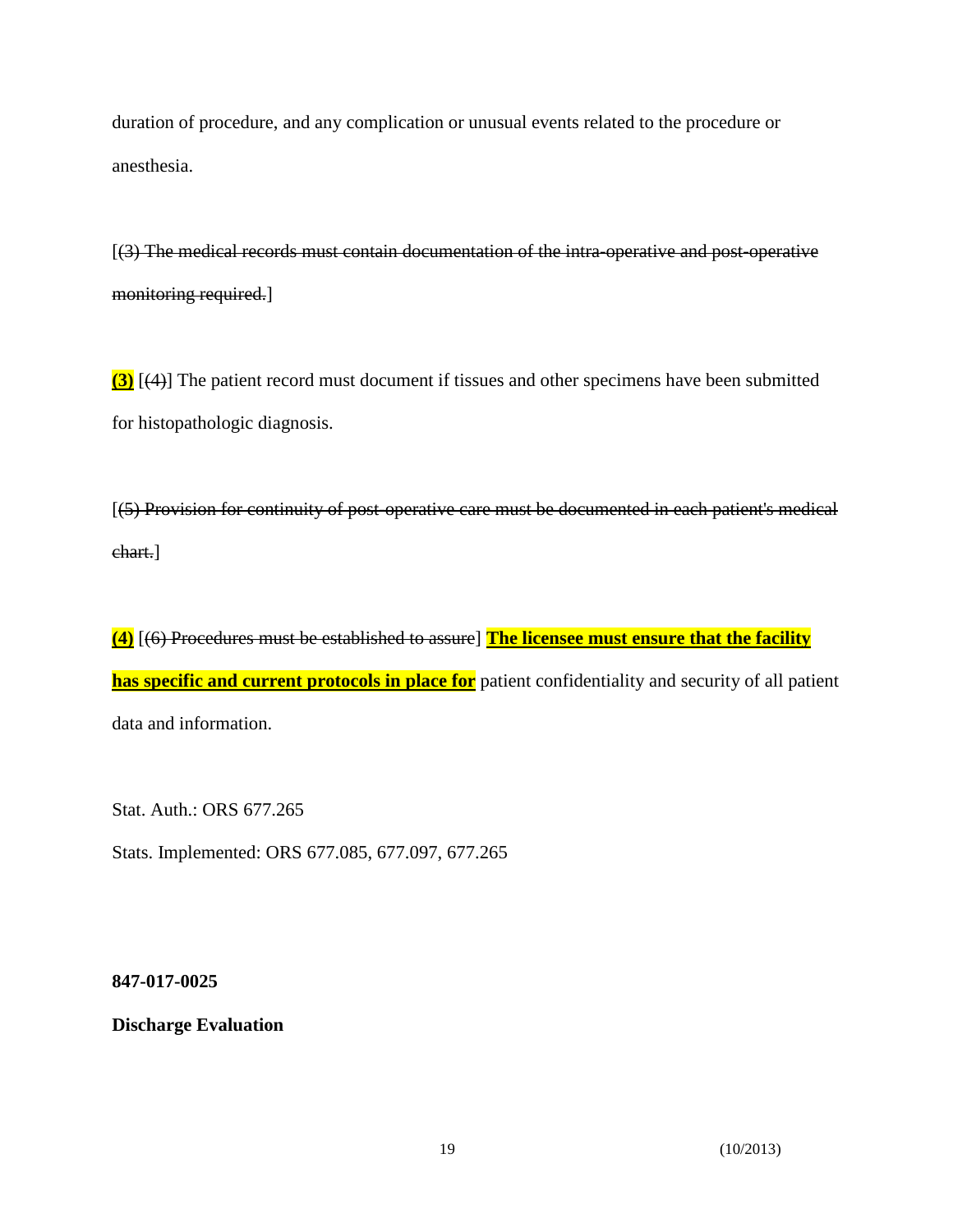The licensee performing the procedure is responsible for the determination that the patient is safe to be discharged from the office after the procedure.

Stat. Auth.: ORS 677.265

Stats. Implemented: ORS 677.085, 677.097, 677.265

**847-017-0030**

### **Emergency Care and Transfer Protocols**

[The licensee is responsible for insuring that, in the event of an anesthetic, medical or surgical complication or emergency, all office personnel are familiar with a written documented] **In facilities where Level II or Level III office-based surgeries are performed, the licensee must ensure that a written** plan **is in place** for the **provision of emergency medical care as well as the safe and** timely [and safe] transfer of patients to a nearby hospital **should hospitalization be necessary**. [This plan must include arrangements for emergency medical services and appropriate escort of the patient to the hospital.]

**(1) Age-appropriate emergency supplies, equipment, and medication should be provided in accordance with the scope of surgical and anesthesia services provided at the licensee's office.**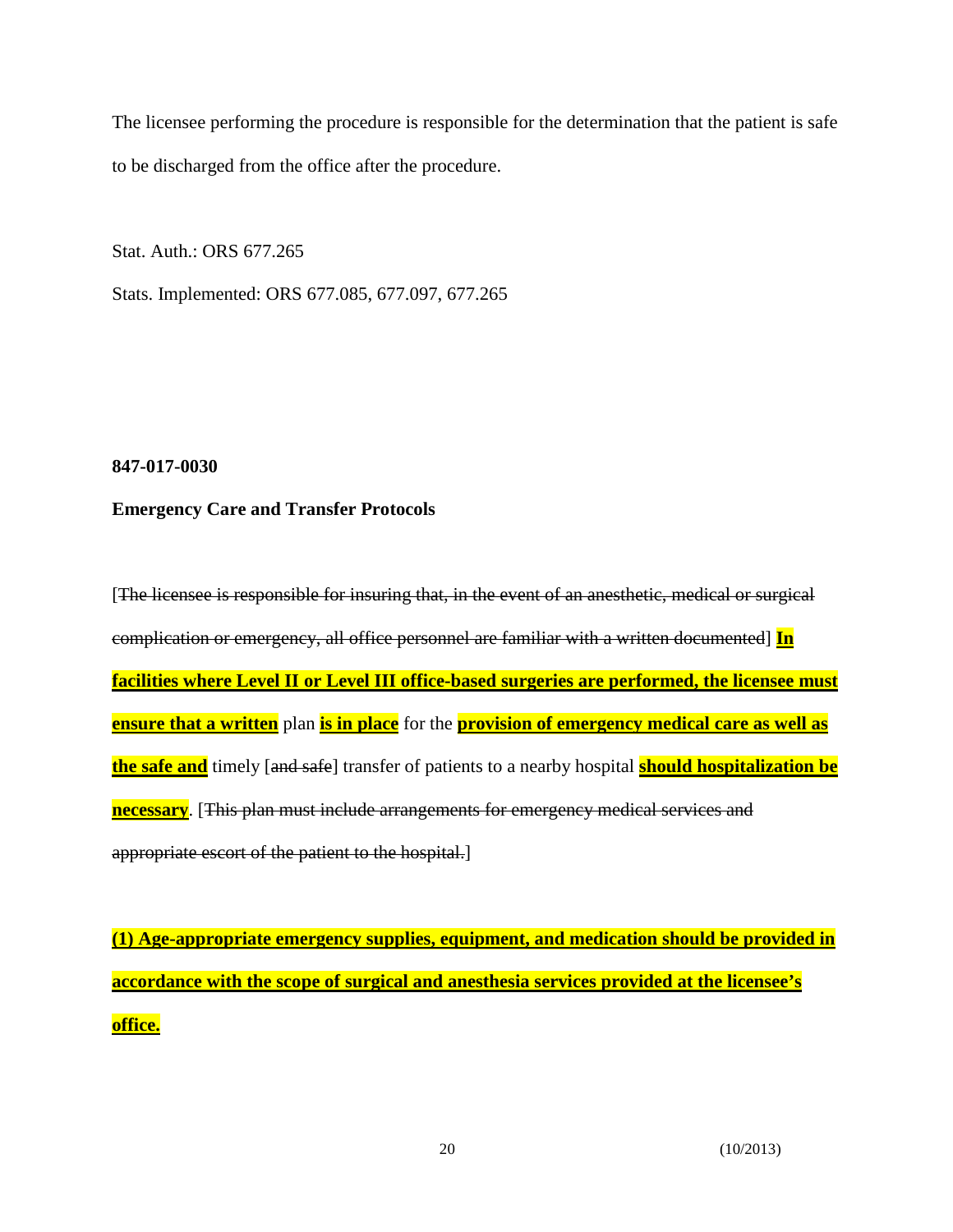**(2) All office personnel must be familiar with the documented plan for arranging emergency medical services and the safe and timely transfer of patients to a nearby hospital and must be able to take necessary actions. If cardiopulmonary resuscitation (CPR) is instituted, the plan must include immediate contact with emergency medical services.**

Stat. Auth.: ORS 677.265 Stats. Implemented: ORS 677.085, 677.097, 677.265

### **847-017-0035**

# **Quality Assessment**

(1) Office-based surgical practices must develop a system of quality assessment that effectively and efficiently strives for continuous quality improvement.

(2) Documentation of **complications and** adverse incident review must be available.

Stat. Auth.: ORS 677.265

Stats. Implemented: ORS 677.085, 677.097, 677.265

# **847-017-0037**

**Reporting Requirement**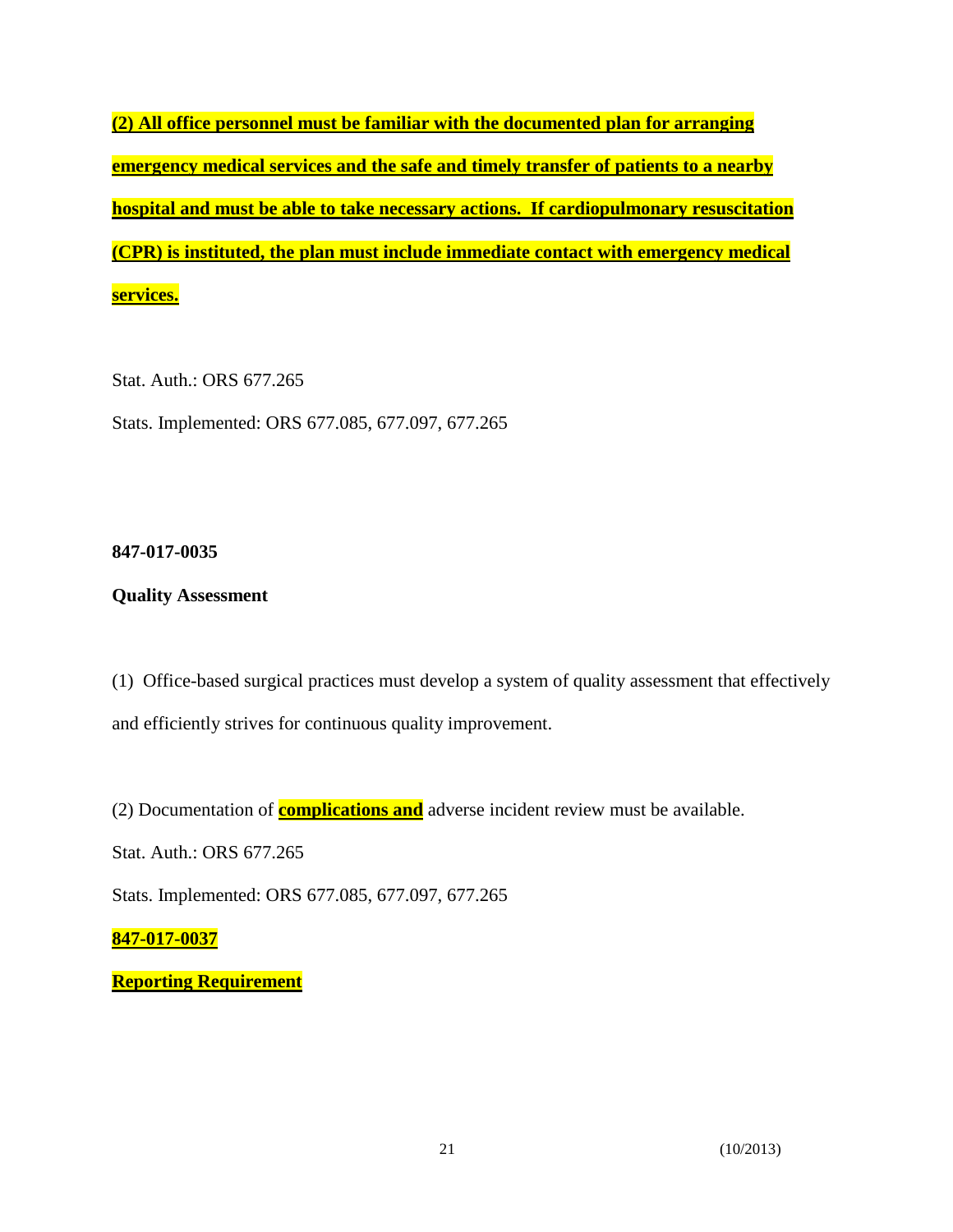**(1) Licensees performing office-based surgery must report the following complications and adverse incidents to the Board within ten business days of the event if the complication occurred within 30 days of the procedure:**

**(a) Surgical related death;**

**(b) Emergency transfer of the surgical patient to the hospital;**

**(c) Anesthetic or surgical event requiring cardiopulmonary resuscitation (CPR); and**

**(d) Unscheduled hospitalization related to the office-based surgery.**

**(2) Licensees performing or intending to perform office-based surgery must report any restriction, limitation, loss or denial of privileges in a hospital or accredited outpatient facility within ten business days of the restriction, limitation, loss or denial of privileges.**

**(3) The Board will review reports made under this rule to determine whether an investigation is necessary.**

**Stat. Auth.: ORS 677.265** 

**Stats. Implemented: ORS 677.415**